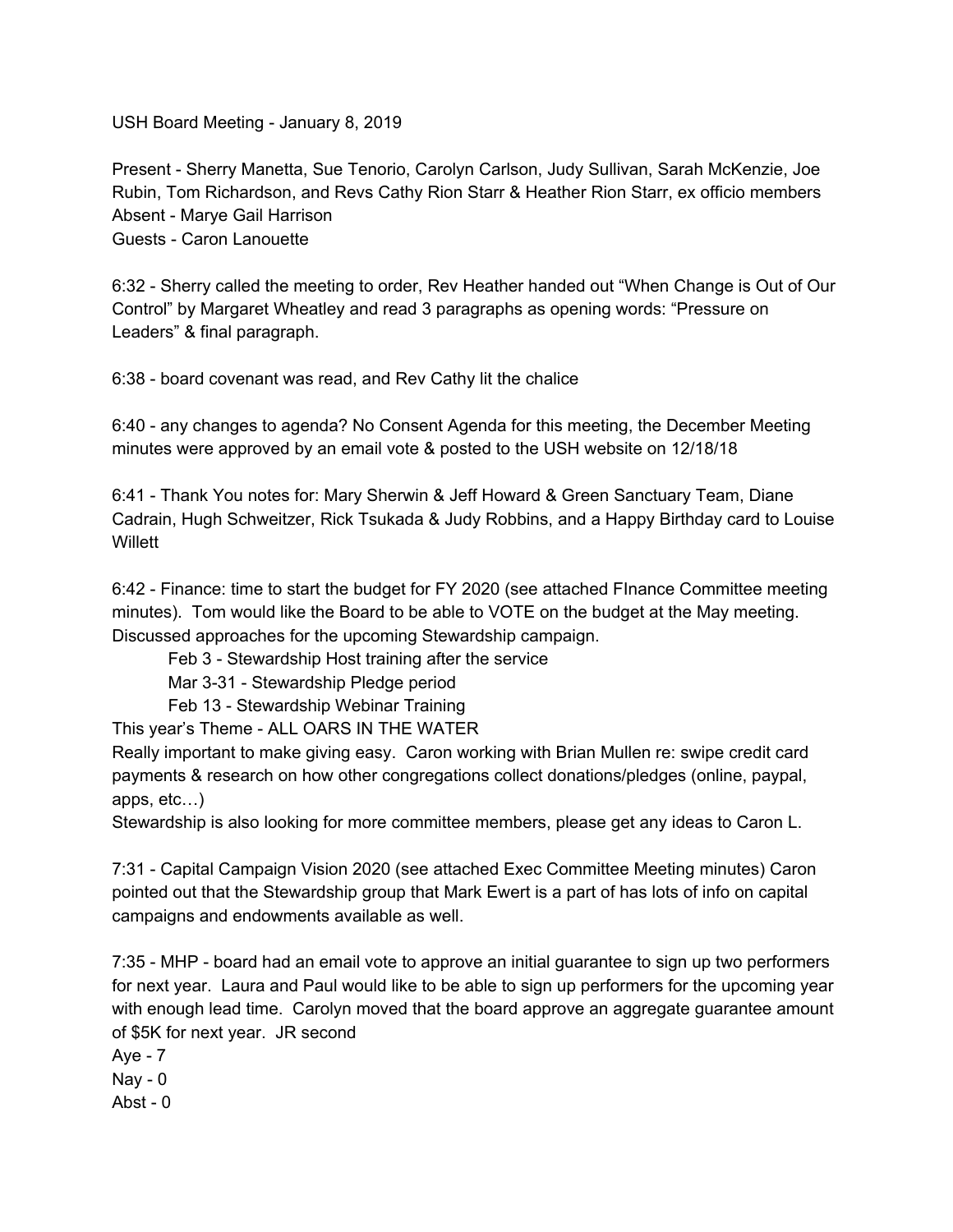Rev Heather also asked that the Board Members think about making the "welcome" announcements at the beginning of the Sept/Oct/Nov/Dec concerts while the Revs are on sabbatical.

7:42 - Sanctuary Church: Rev Cathy has gotten multiple requests for sanctuary. What are the steps we need to take in order to consider becoming a sanctuary congregation? (See attached How to be a Sanctuary Congregation) (also: UUA.org and enter "sanctuary toolkit" in the search bar for more information)

Rev Cathy and Judy will touch base with congregants who may be interested in spearheading the discernment process to determine if we should become a Sanctuary Congregation.

8:16 - Updates:

Intern Minister - we have 2 really solid applicants, we are in early stages of reviewing applications and calling references.

Sabbatical Planning - Revs to sit with Marye Gail

Events Calendar (see attached Pres/Pres Elect report)

Administration - this Sunday after the service, B&G is having a lighting presentation in the **Sanctuary** 

Social Justice - Beloved Conversations is starting Jan 18/19

Rev Heather - Feb 1 is the date by which congregations certify membership info with UUA.

Dues are no longer paid by # of members, but rather by a % of budget

Rev Cathy - over 750 people come through for 8 services last month

The Executive Committee meeting originally scheduled for Jan 29 has been cancelled, there will be no Exec Committee meeting prior to the February 5th Board meeting.

8:39 - Any recognitions? Sue appreciated Tom's Finance handout. Joe recognized Caron for all the work she's doing on Stewardship. Rev Heather appreciated Tom's grounded input about capacity.

8:41 - Meeting Adjourned

Respectfully Submitted,

Sarah H. McKenzie **Secretary**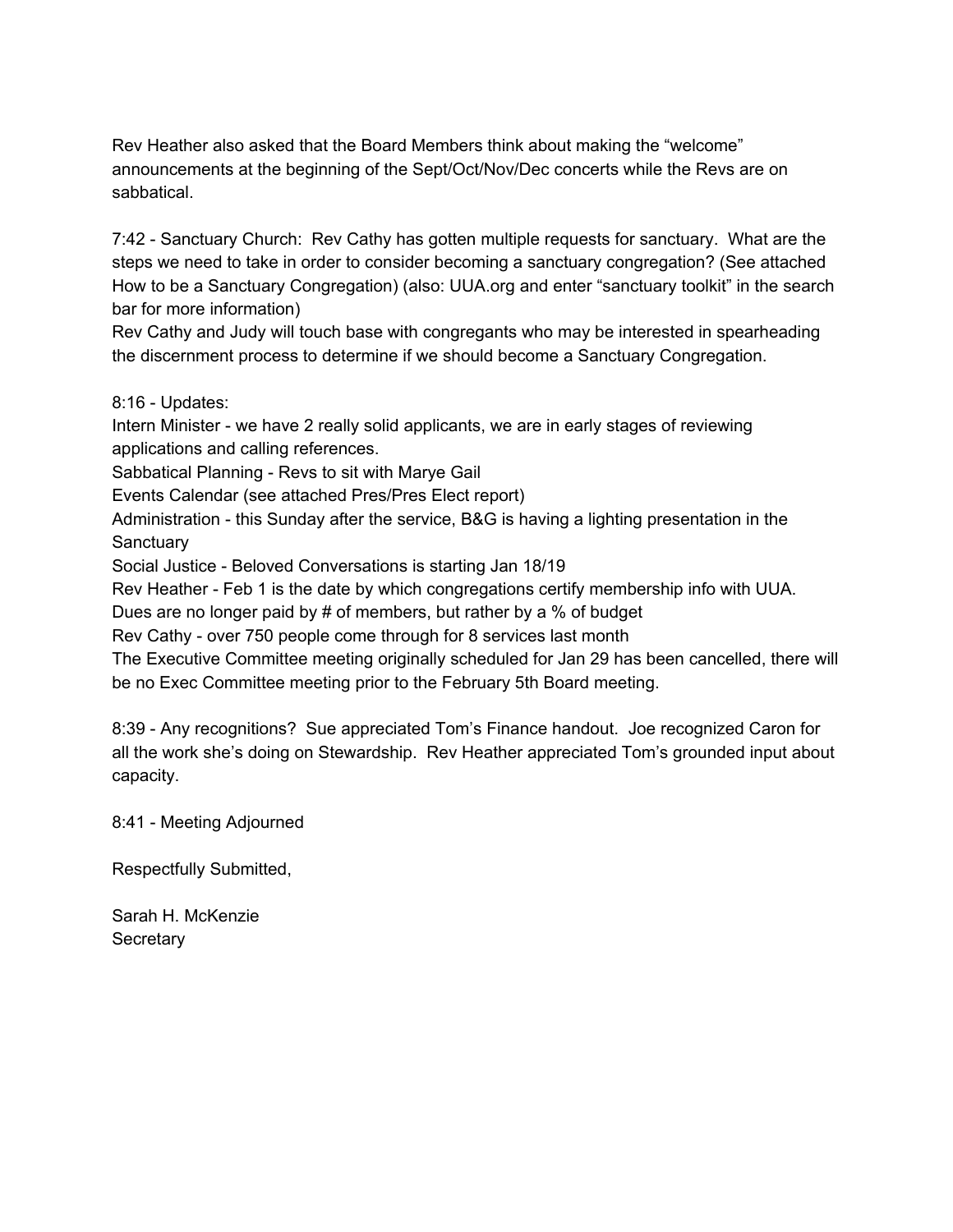Shaded items are in every meeting

#### **FY2019 Theme: Deepening and Connection**

#### **The Unitarian Society of Hartford Mission:**

As a growing, evolving spiritual community inspired by our denomination values, we will commit ourselves to:

- Nurture our needs for personal spiritual growth, inspirational worship and a mutually caring community
	- Devote ourselves to religious learning for all ages
	- Embrace human diversity by welcoming individuals and families of all kinds
- Join with the larger community to promote love, justice and service to society

Toward these ends we pledge our talents, energies and resources

#### **AGENDA**

Materials/Discussion

|         | <b>Opening</b>                            |
|---------|-------------------------------------------|
| 6:30 PM | 0:04 Opening words--Rev Heather or Sherry |
| 6:34 PM | 0:03 Board covenant (back of this agenda) |
| 6:37 PM | 0:01 any changes to agenda                |

#### **Discussion Items/Votes**

| 6:38 PM | 0:01 Thank you notes (RevCathy, All)                                               |                        |  |
|---------|------------------------------------------------------------------------------------|------------------------|--|
| 6:39 PM | 0:03 Consent agenda                                                                | n/a                    |  |
| 6:42 PM | 0:20 Objective C: Sustainable financial model                                      |                        |  |
|         | FY2020 Budget process (Tom)                                                        |                        |  |
|         | Goal-setting process for 2019                                                      |                        |  |
|         | For Stewardship messaging (Tom)                                                    |                        |  |
| 7:02 PM | Vision 2020/capital campaign (Rev Cathy, Sherry)<br>0:05                           |                        |  |
| 7:07 PM | 0:05<br>Meeting House Presents--vote on guarantee for FY2020 (Carolyn, Tom)        | Vote                   |  |
| 7:12 PM | 0:10 Sanctuary church--discussion (Rev Cathy, Judy)                                |                        |  |
| 7:22 PM | 0:15 Review decisions and follow-up actions, under the stairs, other matters (All) |                        |  |
|         | Intern minister update (Rev Heather)                                               |                        |  |
|         | Sabbatical planning (Revs Cathy and Heather)                                       |                        |  |
|         | Financial risks updates (Comprehensive discussion at Feb mtg) (Tom, All)           |                        |  |
|         | Upcoming events calendar (Sherry, All)                                             |                        |  |
|         | Other (All)                                                                        |                        |  |
| 7:37 PM | 0:15 Co-ministers' report highlights (RevCathy, RevHeather)                        | written reports and    |  |
| 7:52 PM | 0:15 Council Chair report highlights (Judy, Sue, Carolyn, Marye Gail)              | verbal highlights only |  |
| 8:07 PM | 0:05 President/President-elect's report highlights (Sherry, Joe)                   |                        |  |
| 8:12 PM | 0:05 Guest comments (if time allows)                                               |                        |  |
|         | <b>Closing Items</b>                                                               |                        |  |
| 8:17 PM | 0:10 Executive session                                                             |                        |  |
| 8:27 PM | 0:03 Recognition                                                                   |                        |  |
| 8:30 PM | Adjourn                                                                            |                        |  |

#### **Follow ups and Parking lot items**

#### **New from December board meeting**

Dec '18 mtg Comprehensive lighting plan/projection/sound project--referred to B&G, congregational input, proposal to come to board ??

Dec '18 mtg Intern recruiting to be begin

**Carried forward**

Nov '18 mtg Board Objective C: Resource planning at December EC--continue to Jan EC (Revs)

Nov '18 mtg Board Objective A: Membership component

Nov '18 mtg Board Objective A: Nominating Committee

July '18 mtg Finalize Co-Minister objectives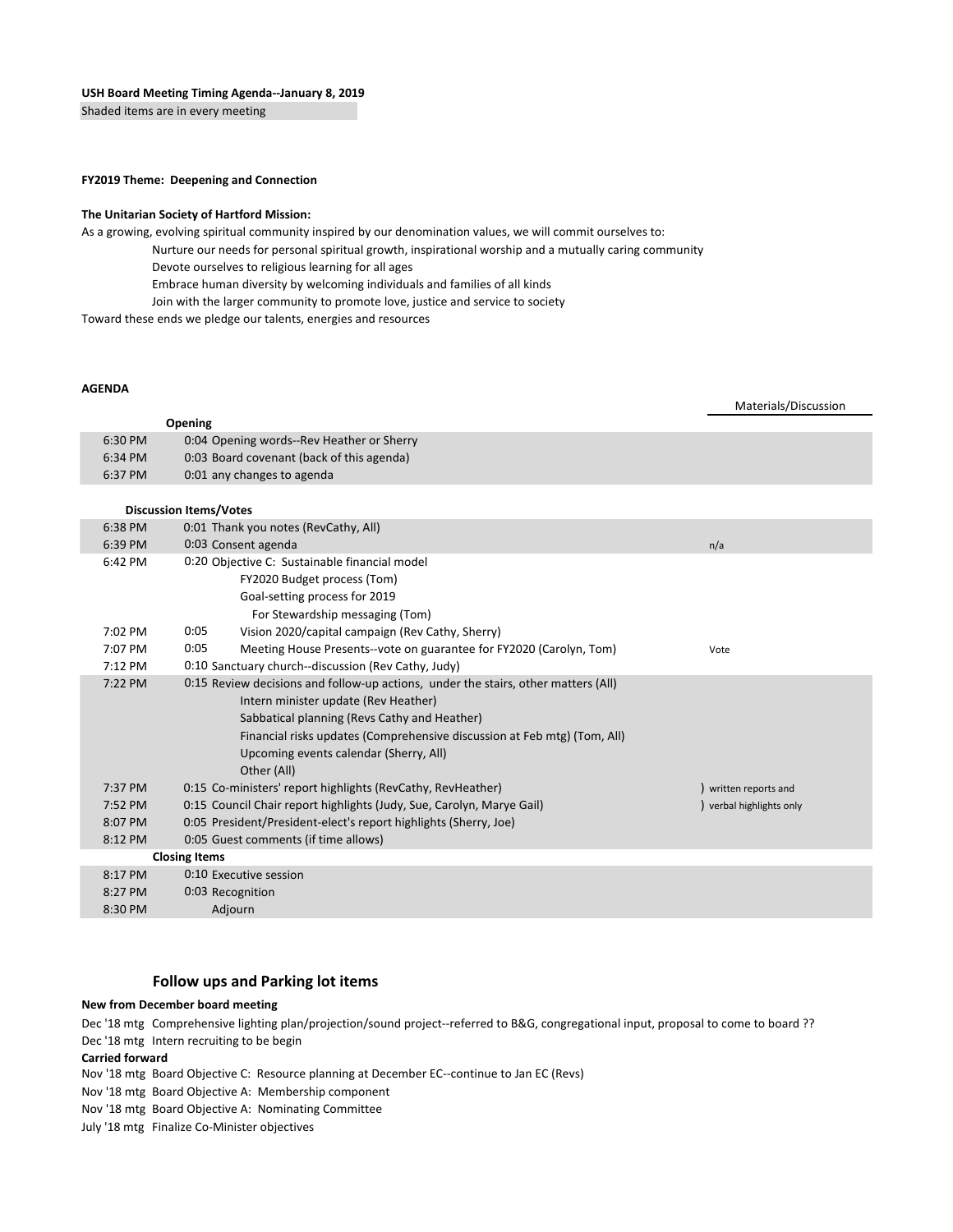Apr '18 mtg Safer Congregation policy to be finalized

- Feb '18 mtg Sabbatical--began dialogue w/ Joe Sullivan, timing to be approved 10/18, task force to develop plan
- Dec '17 mtg Other Hartford Foundation grants or other funders available?
- Nov '17 mtg Meeting House security--comprehensive exploration

#### **USH Board Covenant**

The USH Board of Directors covenants and affirms its commitment to the seven principles of Unitarian Universalism, to the USH mission and to the following:

We acknowledge that our work takes place in the context of a spiritual community, one that covenants each week that "love is the spirit of this church." Therefore, we will strive to work together in a loving, courteous, and nonjudgmental way. We will be intentionally accountable to one another and to the congregation as a whole, e.g., we will work within an orderly process, regularly communicate what we can and cannot do, be responsive to each other by providing updates and revisions to plans/expectations as needed, and model respectful behavior with each other.

We will conduct our work with transparency and at the same time with sensitivity and discretion. We will seek to work as a team and we will be compassionate and forgiving as individuals to ourselves and one another, assuming mutual good will and positive intentions.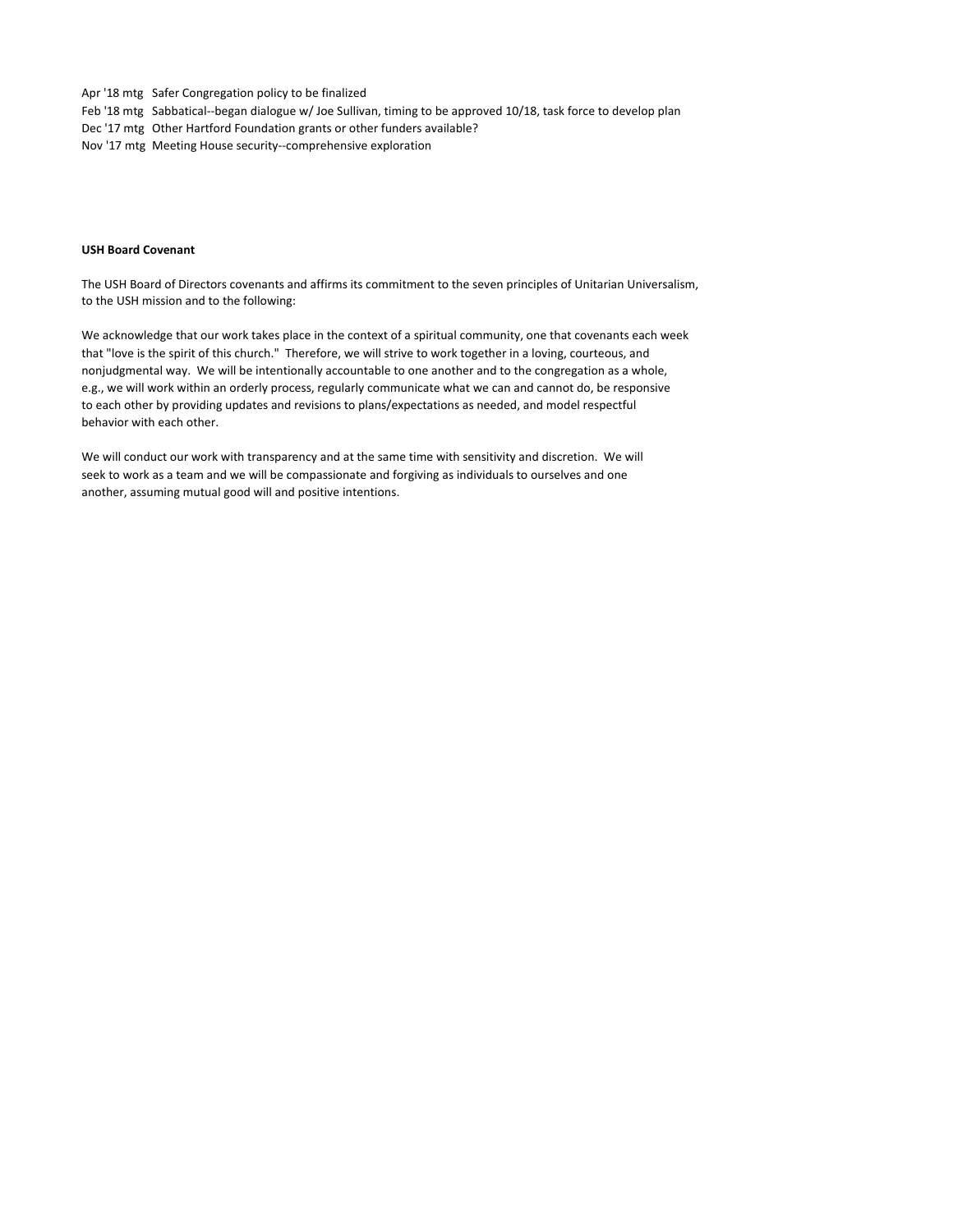| <b>Voting Members:</b> | Steve Basche (Endowment)                                                                           | not present |  |
|------------------------|----------------------------------------------------------------------------------------------------|-------------|--|
|                        | Caron Lanouette (Stewardship)                                                                      | present     |  |
|                        | Peter Meny (Buildings & Grounds)                                                                   | present     |  |
|                        | Tom Richardson, Chair (Treasurer)                                                                  | present     |  |
|                        | Sue Tenorio (Administration)                                                                       | not present |  |
| Non-voting:            | Brian Mullen [present] and Cathy Rion Starr [present]                                              |             |  |
| Materials:             | November 29, 2018 Minutes<br>Accounting structure discussion documents (not included with Minutes) |             |  |

| Agenda |                                                                   | <b>Minutes</b>                                                                                                                                                                                                                                                                                                                                                                                                                                                                                                                                                                                                                                                                                                                                                                                                                    |
|--------|-------------------------------------------------------------------|-----------------------------------------------------------------------------------------------------------------------------------------------------------------------------------------------------------------------------------------------------------------------------------------------------------------------------------------------------------------------------------------------------------------------------------------------------------------------------------------------------------------------------------------------------------------------------------------------------------------------------------------------------------------------------------------------------------------------------------------------------------------------------------------------------------------------------------|
| 1.     | Open with mission                                                 | Tom read the USH mission statement.                                                                                                                                                                                                                                                                                                                                                                                                                                                                                                                                                                                                                                                                                                                                                                                               |
| 2.     | Approve 11/29/2018<br>minutes                                     | Approved                                                                                                                                                                                                                                                                                                                                                                                                                                                                                                                                                                                                                                                                                                                                                                                                                          |
| 3.     | [old] Could USH make<br>better/more payment<br>options available? | Brian explained that we have a PayPal account that can process credit card<br>payments and that he is working to get discount pricing based on our not-for-<br>profit status; Caron has spoken with our webmaster about a "DONATE" button<br>and has been reviewing other congregations' practices. We agreed to retain<br>our current credit card option, implement PayPal fully and after that is running<br>well, work towards the "DONATE" button et al.                                                                                                                                                                                                                                                                                                                                                                      |
| 4.     | [new] FY2020 budget<br>process and calendar                       | Discussion recognized Mark Ewert recommended against setting a quantified<br>Stewardship goal, but the Stewardship Committee wants one based on<br>congregational demand. We agreed that there is negligible chance the Board<br>would vote for a target less than, equal to or substantially higher than this<br>year's pledge amount. In that context, agreed a 3-4% increase would<br>effectively be "flat funding" allowing for COLA's and uncontrollable fixed cost<br>increases (e.g., insurance). A 5-6% increase would add funding for the intern<br>minister and baseline sabbatical expenses. A 7-8% increase would add funding<br>for full ministerial coverage during sabbatical. Reviewed Spring Finance Sub-<br>council, Board and Pledge Drive calendars and agreed to tentative budget<br>calendar. (See Page 3.) |
| 5.     | [new] FY2020 budget<br>structure                                  | Tom outlined a theoretical budget structure based on our Council structure<br>and functional areas intended to clarify budget line items, accountability for<br>individual functions and to make reporting more automated. Implementing<br>such a change would obligate a significant amount of Brian's time and we<br>would need to assess the return on that effort. We agreed that for FY2020 1)<br>we will clean up a number of areas of the existing budget structure and 2) we<br>will consider reconfiguring the Administration budget for clearer<br>accountability. Future, incremental steps could include allocating personnel<br>expenses to functional areas and breaking apart the Administration budget.                                                                                                           |
| 6.     | <b>Tabled items</b>                                               | Policies on expenditure authorization and rebudgeting until after FY2020<br>budget process complete (11/1/2018)<br>Improved communication to congregation re money (11/29/2018)                                                                                                                                                                                                                                                                                                                                                                                                                                                                                                                                                                                                                                                   |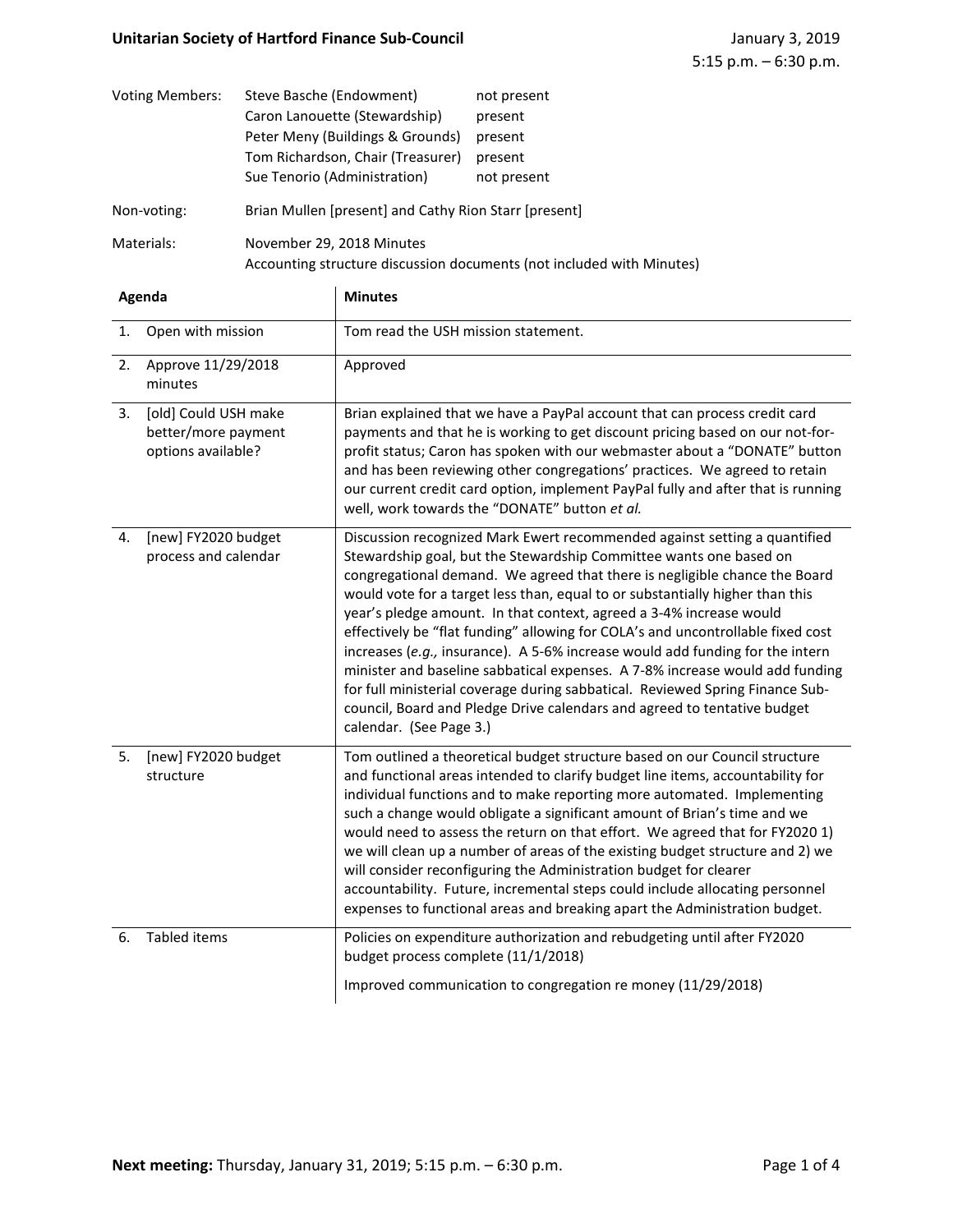| <b>Voting Members:</b> | Steve Basche (Endowment)                              | present |          |
|------------------------|-------------------------------------------------------|---------|----------|
|                        | Caron Lanouette (Stewardship)                         | present |          |
|                        | Peter Meny (Buildings & Grounds)                      | present |          |
|                        | Tom Richardson, Chair (Treasurer)                     | present |          |
|                        | Sue Tenorio (Administration)                          | present | Approved |
| Non-voting:            | Brian Mullen [present] and Cathy Rion Starr [present] |         | 1/3/2019 |
| Materials:             | September 29, 2018 Minutes                            |         |          |
|                        | Budget Review Summary (9/30/18)                       |         |          |
|                        | Variance Summary (current) and Proposed COLA's        |         |          |
|                        | September Budget Review Excel file                    |         |          |

| Agenda         |                                                                                    | <b>Minutes</b>                                                                                                                                                                                                                                                                                                                                                                                                                                          |
|----------------|------------------------------------------------------------------------------------|---------------------------------------------------------------------------------------------------------------------------------------------------------------------------------------------------------------------------------------------------------------------------------------------------------------------------------------------------------------------------------------------------------------------------------------------------------|
| $\mathbf{1}$ . | Open with mission                                                                  | Tom read the USH mission statement.                                                                                                                                                                                                                                                                                                                                                                                                                     |
| 2.             | Approve 11/1/2018 minutes                                                          | Approved                                                                                                                                                                                                                                                                                                                                                                                                                                                |
| 3.             | [new] Discuss (not solve)<br>risks to current year and<br>repeatable opportunities | Tom walked the group through the risk and opportunities document. Stressed<br>that this will be an evolving document. Some items are "directional" and<br>others are immediate tasks. The enclosed USH Financial Management file<br>includes updates from discussion of the line items.                                                                                                                                                                 |
| 4.             | [old] Improved<br>communication to<br>congregation re money                        | No time to discuss                                                                                                                                                                                                                                                                                                                                                                                                                                      |
| 5.             | [old] Could USH make<br>better/more payment<br>options available?                  | Caron Lanouette has investigated our options and will work with Brian Mullen<br>to assess feasibility and plan implementation. Caron noted that 1) there<br>would be very little effort in setting up the options (including credit card via<br>PayPal); 2) the options have the potential to reduce the administrative burden<br>of collecting money; and 3) this would address a significant congregational<br>demand to make giving us money easier. |
| 6.             | Other business                                                                     | Next meeting to include initial discussion of a new budget structure and<br>initiating the FY2020 budget development process                                                                                                                                                                                                                                                                                                                            |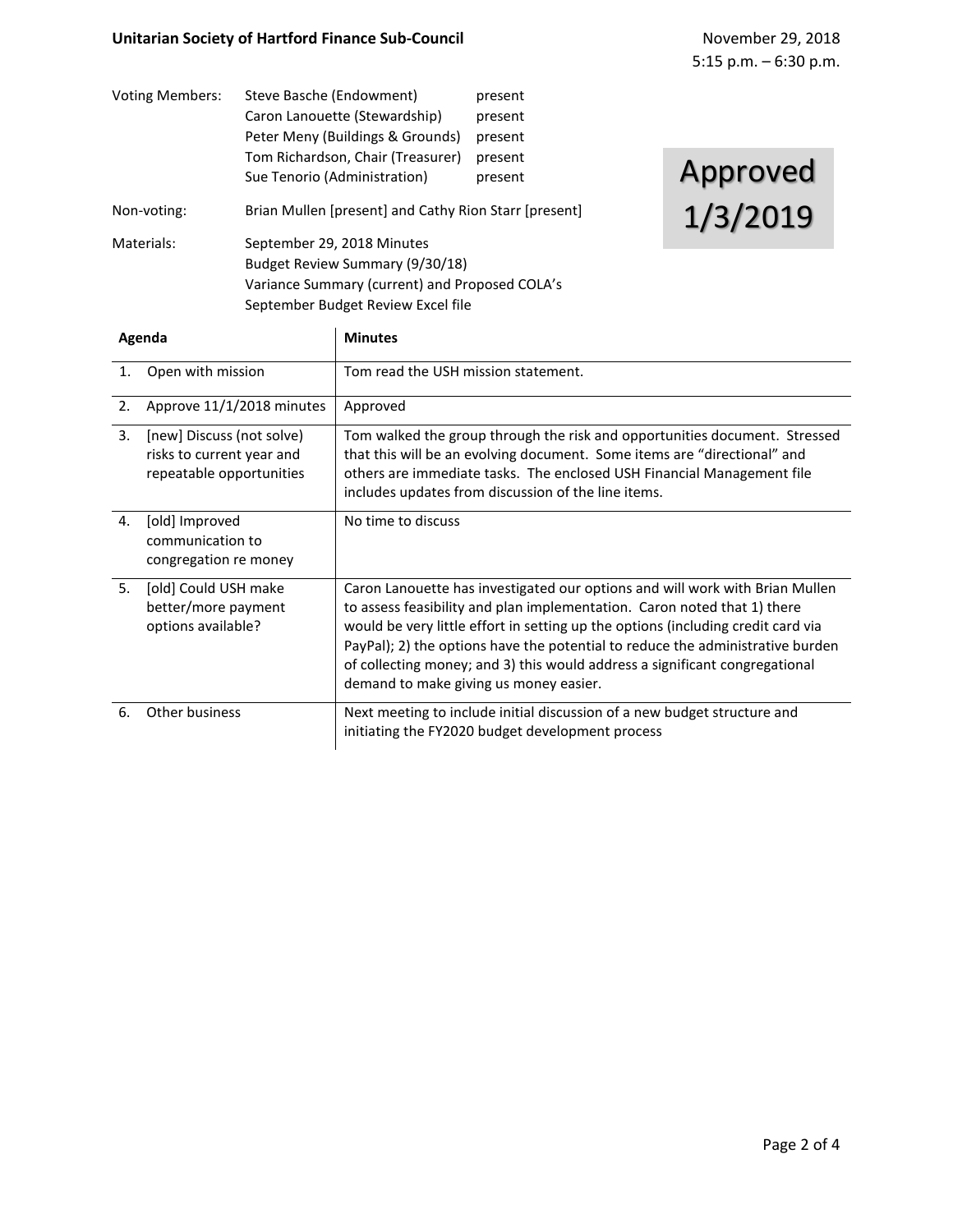# **FY2020 Budget Process DRAFT** 1/4/2019

| Date/Event                            | <b>Action</b>                                                  | <b>Board Decision(s) Required</b>                                                     |
|---------------------------------------|----------------------------------------------------------------|---------------------------------------------------------------------------------------|
| 1/8 Board                             | • Tom to introduce pledge ranges,                              | • Endorse budget calendar                                                             |
| meeting                               | budget calendar and key questions<br>the Board needs to answer |                                                                                       |
| 1/31 Finance                          | • Refine pledge ranges                                         |                                                                                       |
| meeting                               | • Refine budget calendar with options                          |                                                                                       |
|                                       | for broader engagement                                         |                                                                                       |
|                                       | • Finalize key questions for Board to<br>answer 2/5            |                                                                                       |
| 2/5 Board                             | • Final discussion of pledge ranges                            | • Decide target % increase for Stewardship                                            |
| meeting                               | • Address key questions                                        | Committee                                                                             |
|                                       |                                                                | • Endorse a refined budget calendar                                                   |
|                                       |                                                                | • Answer key questions                                                                |
|                                       |                                                                | • Charge Council Chairs to identify<br>additional expenses contingent on              |
|                                       |                                                                | exceeding pledge target by 2/25                                                       |
| 2/28 Finance                          | • Endorse a draft budget assuming                              |                                                                                       |
| meeting                               | pledge drive achieves target in                                |                                                                                       |
| (before meeting,                      | context of key question answers                                |                                                                                       |
| Tom, Cathy and Brian<br>draft budget) | • Aggregate and prioritize contingent                          |                                                                                       |
|                                       | expenses from Councils                                         |                                                                                       |
| 3/3 Launch pledge drive               |                                                                |                                                                                       |
| 3/5 Board                             | • Review draft budget                                          | • Set draft amounts at categorical level                                              |
| meeting                               | • Review contingent expenses                                   | • Set priorities among contingent expenses                                            |
|                                       |                                                                | • Charge Council Chairs and Reverends to<br>draft line-item budgets with sub-councils |
|                                       |                                                                | and staff by 3/25                                                                     |
| 3/28 Finance                          | • Assess pledges to-date                                       |                                                                                       |
| meeting                               | • Endorse a modified budget based on                           |                                                                                       |
|                                       | pledge assessment                                              |                                                                                       |
| 3/31 Conclude formal pledge drive     |                                                                |                                                                                       |
| 4/2 Board                             | • Review pledge drive                                          | • Decide final bottom lines for total revenue                                         |
| meeting                               | • Review modified budget                                       | and total expenses                                                                    |
|                                       |                                                                | • Refine categorical level budget amounts                                             |
|                                       |                                                                | • Charge Council Chairs and Reverends to                                              |
|                                       |                                                                | refine line-item budgets with sub-councils<br>and staff by 4/29                       |
| 5/2 Finance                           | • Reassess pledges to-date                                     |                                                                                       |
| meting                                | • Endorse a final budget                                       |                                                                                       |
| 5/7 Board                             | • Review final budget                                          | • Vote on final AY2020 budget                                                         |
| meeting                               |                                                                |                                                                                       |
| 5/19 USH Annual                       | • Announce AY2020 budget at                                    |                                                                                       |
| Meeting                               | categorical level                                              |                                                                                       |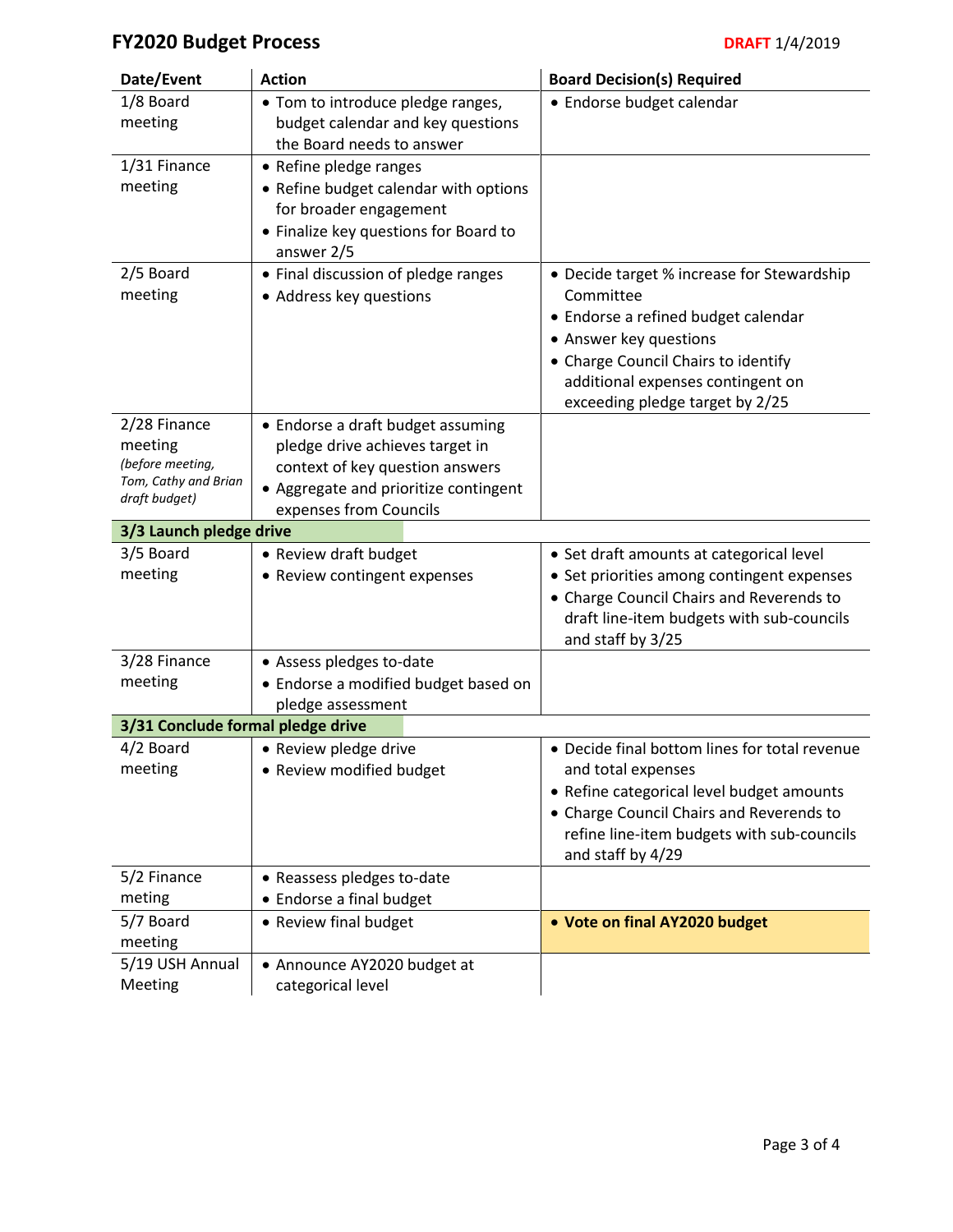# **Key Philosophical and Procedural Budgeting Questions <b>DRAFT** 1/4/2019

# **For the Board to discuss and answer 2/5/2019:**

- 1. What is the target increase for total amount pledged for the 2019 pledge drive (based on \$316,811 pledged for the 2018 drive)?
	- a. Less than 3% would result in budget cuts in non-personnel expenses to fund COLAs and uncontrollable fixed cost increases (*e.g.*, health insurance)
	- b. 3% 4% (\$9,504 \$12,672) is estimated to be flat-funding for everything except COLAs and uncontrollable fixed cost increases
	- c. 5% 6% (\$15,841 \$19,009) is estimated additionally to fund the intern minister and basic pulpit supply during the Revs' sabbatical
	- d. 7% 8% (\$22,177 \$25,345) is estimated additionally to fund comprehensive ministerial coverage during the Revs' sabbatical
- 2. What COLA increase does the Board want to budget?
- 3. How does the Board want to engage Councils, Sub-councils and staff in the budget process?
	- a. With individual Board members informally talking to others as they deem appropriate
	- b. With identified Sub-councils submitting budgets "for what they need"
	- c. With identified Sub-councils or staff submitting budgets in advance of Board discussions *(this is what is assumed in FY2020 Budget Process draft)*
		- i. In February, submit requests above flat-funding (1.b. above) that would be contingent on exceeding the pledge drive target or on other additional funding
		- ii. March and April, submit refinement of line-items within a categorical total set by the Board
	- d. With identified Sub-councils or staff submitting budgets after Board discussions
		- i. In February, submit requests above flat-funding (1.b. above) that would be contingent on exceeding the pledge drive target or on other additional funding
		- ii. In May and June developing line-item budgets with the Revs and Brian within the categorical totals finalized by the Board 5/2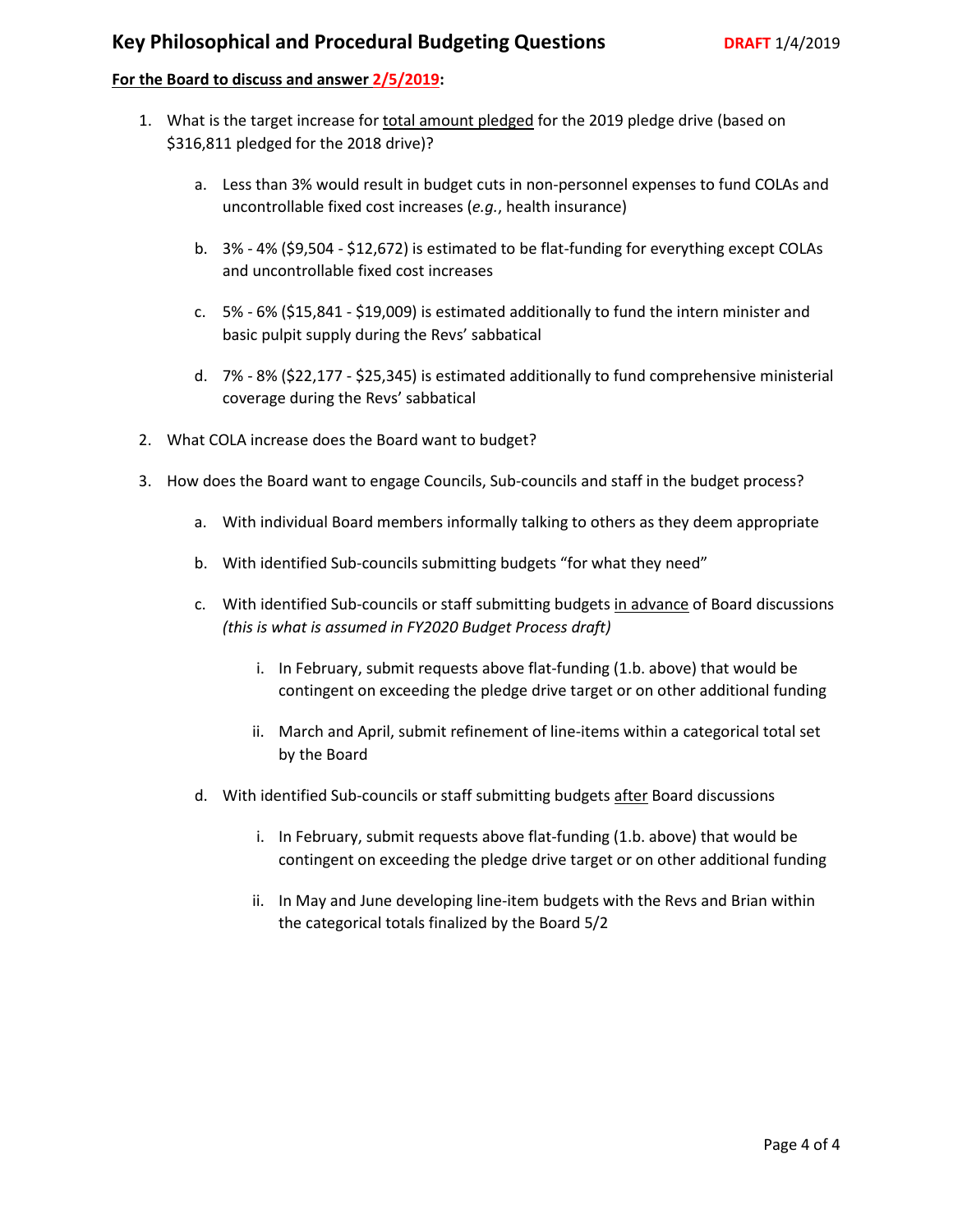# USH Executive Committee Meeting Minutes

January 7, 2019 Joe Rubin's home 6:30 to 7:45 or 8:00

#### **Objective C: Sustainable Financial Model**

- *1. Intern minister recruiting update—Rev Heather* Moving forward nicely. The task force is considering several good applicants
- *2. Stewardship goal setting process and FY2020 Budget process—Tom*  Tom and the Finance Committee are proposing a process that will be reviewed at the January Board meeting. The budget risk-matrix will be updated and discussed at the February board meeting when the 6-months ended 12/31/18 financials and reprojections are available.
- *3. Vision 2020/Capital campaign—Rev Cathy, Sherry*

It was agreed that long-term capital planning should begin in the next month or two with a goal of defining direction and framework in the current fiscal year. Other considerations discussed:

- Need to define what should be included in the planning, i.e., just building-related operating needs, building usage and capital improvements or building-related + endowment + funding for other uses/needs
- Should go back and review Mark Ewert recommendations/discussions from a year ago
- This is partially a strategic planning process, but there are differences; capital planning should be about transformation
- Create a task force of the board. Several members have expressed interest in leading/participating on the task force. One of the Revs should be on the task force.
- Should consider whether there are higher priorities than a capital plan
- Consider the impact of the Revs sabbatical on the timing
- 4. *Organization and staffing considerations*—Revs Cathy and Heather This item was not discussed due to timing

#### **Revs Objectives and Evaluation Process for FY2019**

Discussion revolved around the draft Sherry had prepared incorporating the original document, comments made in executive committee and board meetings, and written comments previously provided. Focus of the revisions was on alignment with the USH priorities established by the board, adding some goals, i.e., "to what end?", and some reorganization for easier discussion.

The committee also had a copy of a Board Responsibilities and FY2019 Process document that outlined the process earlier in the year and next steps to be decided.

Cathy and Heather had not had enough time to review the document before the meeting and we agreed that questions and comments would be provided to the Executive Committee within the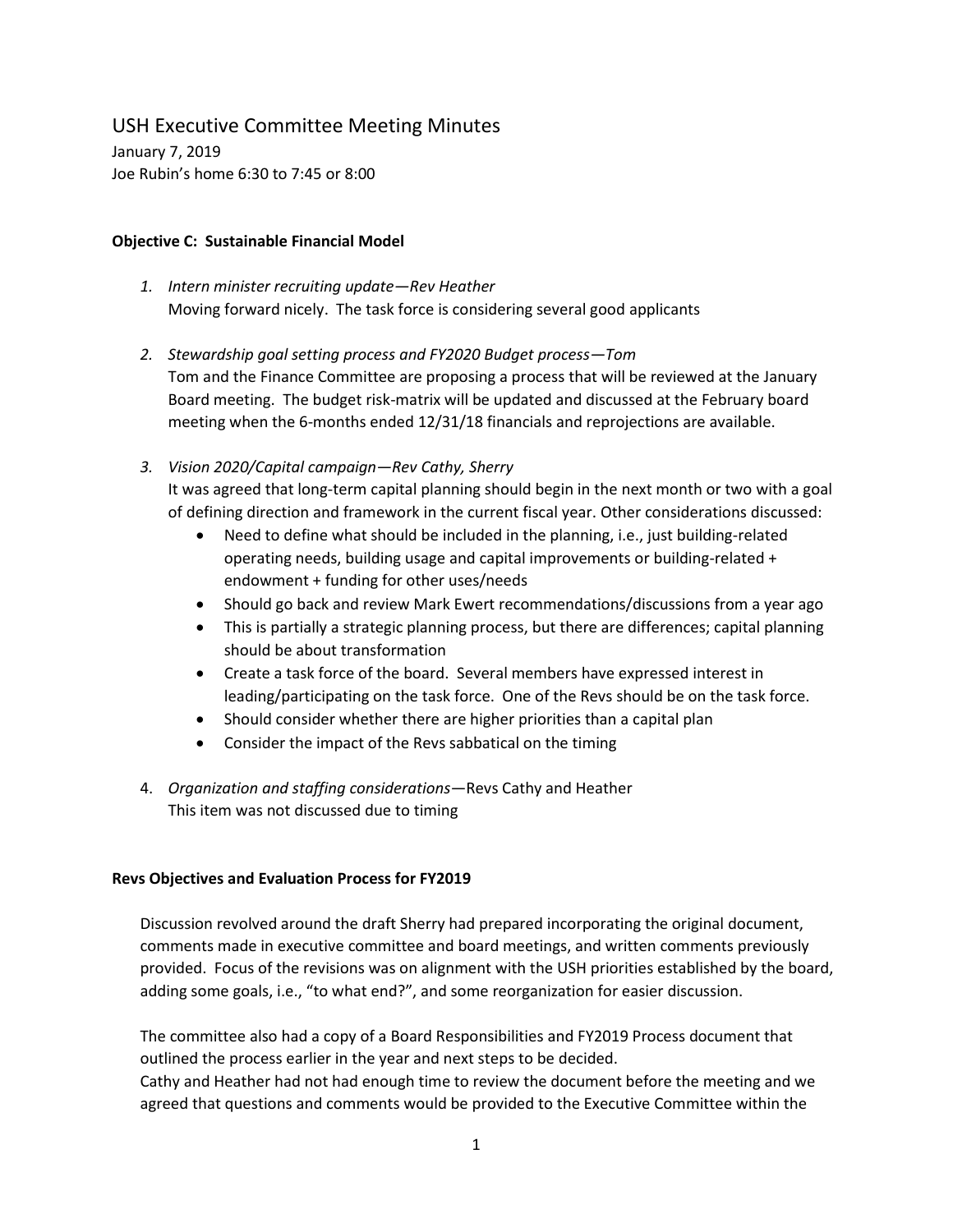next two weeks and that we would decide whether to meet before the next Executive Committee meeting so that the Objectives could be finalized at the February board meeting.

Some discussion on the meaning of certain terms, the delay in getting the Objectives in place, and the interplay between objectives and staffing/other resources.

**Board retreat** February 9—major topic will be roles and responsibilities and Sherry will verify that Joe Sullivan from UUA is still scheduled to be the facilitator

The **Board agenda** was not fully agreed by the committee due to time, so adjustments may be made at the start of the board meeting.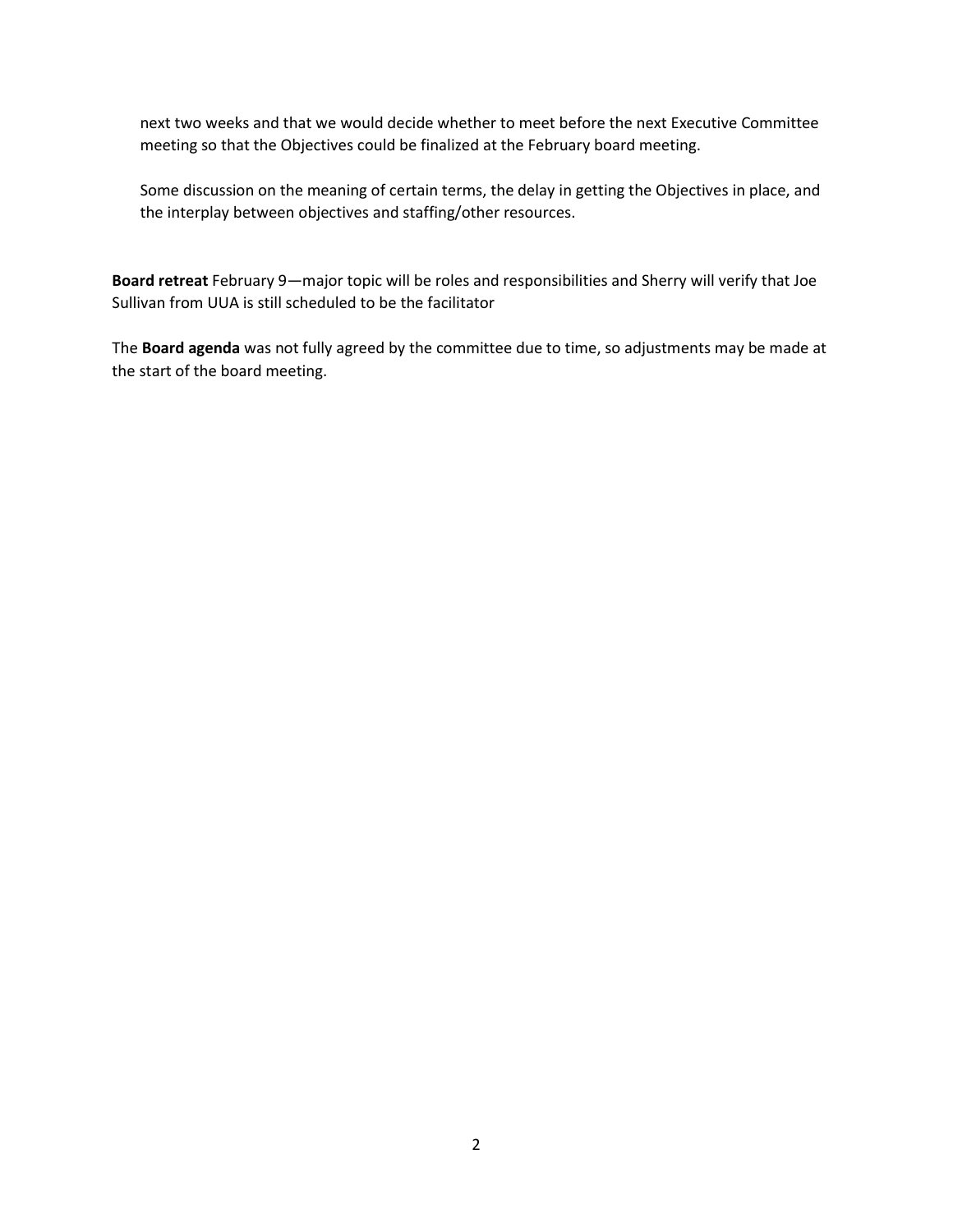# HOW TO BE A SANCTUARY **CONGREGATION**



**This document is for congregations of churches, synagogues, mosques, and other faith-based communities, though "house of worship" is the term used to apply to all religions.**

# **BACKGROUND BASICS:**

# What is Sanctuary?

Immigration and Customs Enforcement ("ICE") has a policy of not coming into religious spaces to pick up immigrants for deportation. (This is not a law, just a long-standing policy, based on traditions in the United States and Europe.)

Therefore an immigrant facing deportation may seek protection from ICE by coming into a house of worship to stay "in sanctuary" for some period of time.

Some houses of worship declare themselves an official "Sanctuary Space" because that label shows immigrants that this place of worship is open to them, and that it intends "sanctuary" to imply the protection of the Divine as well as the limited protection humans can give.

# A "SANCTUARY HOUSE OF WORSHIP" OFFERS ONE OR BOTH OF TWO VARIETIES OF SANCTUARY:

1. Short term Sanctuary - "Safe Space": If an immigrant has not been named as an ICE target for immediate deportation, taking Sanctuary in a house of worship may be useful for a short time (a few hours, one day, or a short overnight stay) to help the immigrant feel safe and become calm rather than panicked, and to get information on what to do next, so they can make good plans. This usually would happen in the event of immigration raids or acts of hate occurring in the area. Immigrants also face day-to-day struggles that faith communities should be ready to address through short-term sanctuary.

2. Long term - "Physical Sanctuary": If an immigrant with a final deportation order is an actual named target for immediate deportation, going into Physical Sanctuary may be a way to avoid deportation for an indefinite period, which could last for weeks or months or even years. The immigrant moves into the house of worship and lives there full-time until some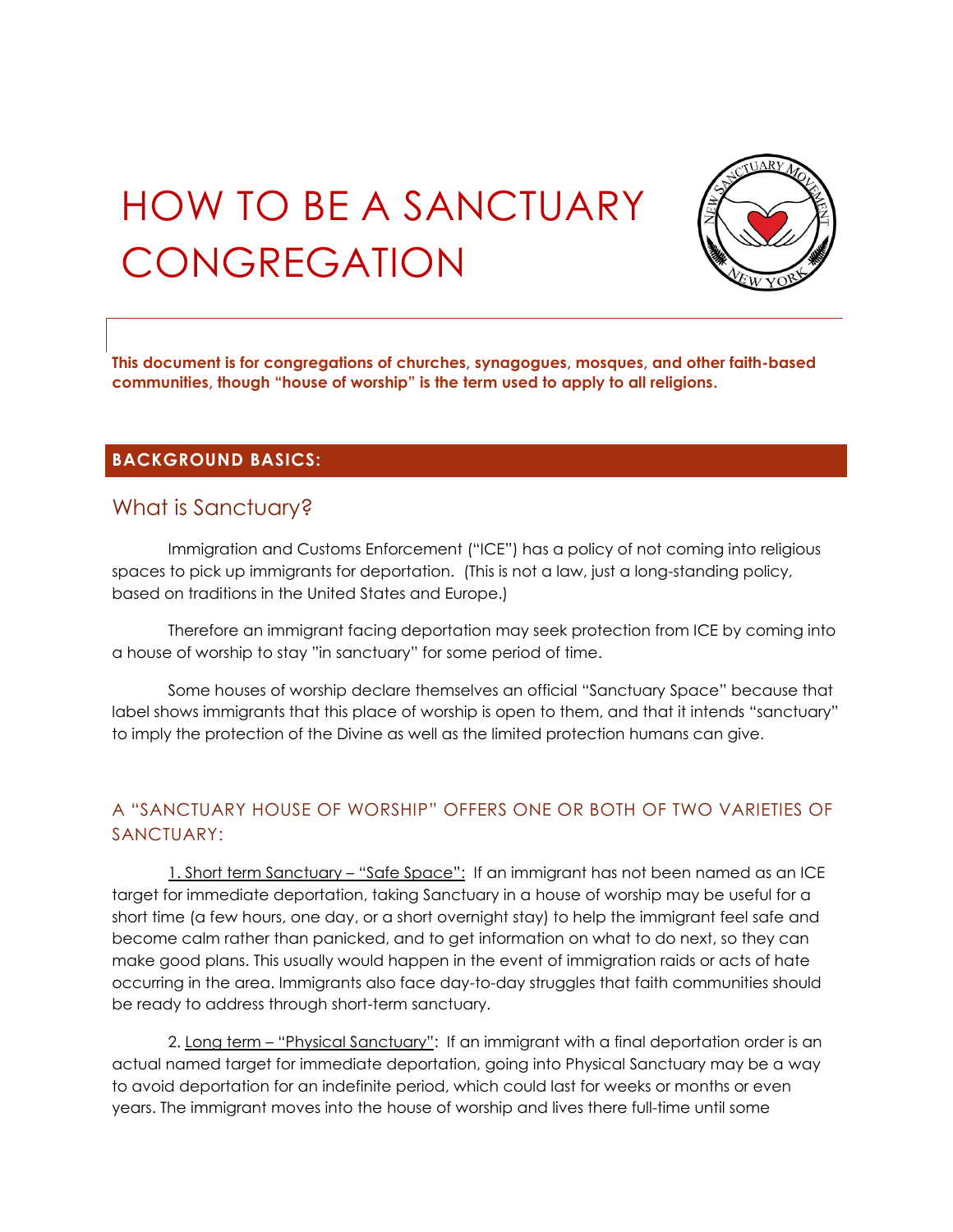agreement can be made with ICE to let the immigrant live outside the house of worship without fear of being immediately deported.

Once an immigrant comes into physical sanctuary, he or she cannot leave the Sanctuary building for any reason – they cannot go to work or school or even to buy food or receive medical care etc. All living needs (food, bedding/bathing facilities, medical care, companionship, entertainment, etc.) must be provided by the targeted immigrant's nondeportable family members and/or the congregation and/or a group of congregations organized for this purpose.

When long-term sanctuary is agreed to by both parties, it is necessary to get advocates (preferably a lawyer), to negotiate with ICE to get an agreement to let the immigrant stay in the community rather than being a target for deportation right away. Only when some agreement is in place will it be safe for the immigrant to leave the house of worship building. (Or, as in the 1980s Sanctuary Movement, when Congress passes immigration reform laws that allow such immigrants to remain in the United States with some legal status.)

# SITUATIONS IN WHICH AN IMMIGRANT MIGHT SEEK SANCTUARY:

- $\triangleright$  When ICE has told an immigrant who has a final order of deportation to report for deportation ("bag and baggage order") on a specified date, or
- $\triangleright$  When ICE conducts a raid in a neighborhood, looking for the particular immigrant one who has a final order of deportation, but has not been seized because either ICE cannot find that person, or the person's family will not open the door to let ICE in to seize the person, or
- $\triangleright$  When ICE is conducting raids in a particular neighborhood and an immigrant is afraid that he or she is, or could become, a target that ICE would detain, Many immigrants fear that they will be grabbed during a raid even if they are not a named target, and may need a Sanctuary for a short time to calm down, to get accurate and up-to-date information, and to make plans.

 $\blacktriangleright$ 

# **DETAILS:**

# WHY WOULD A HOUSE OF WORSHIP WANT TO OFFER SANCTUARY?

Since the Immigration and Customs Enforcement agency ("ICE") has a policy of not coming into religious spaces to pick up immigrants for deportation, religious congregations have both a *special ability* and *special imperative* to help vulnerable people who fear being rounded up by ICE.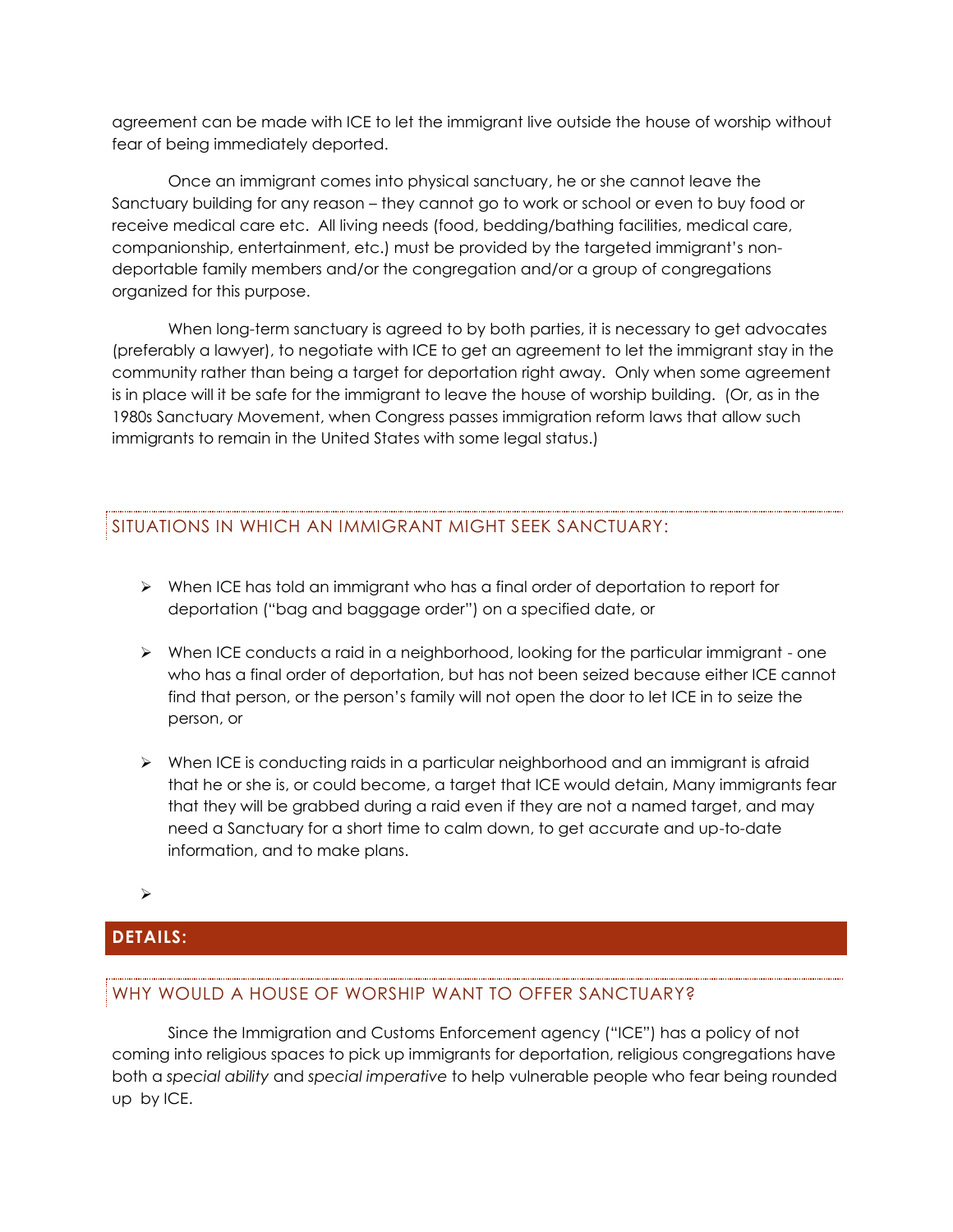From their founding, religious communities have looked beyond themselves to a reality that is committed to the whole. Their gatherings around this reality are usually centered around places of worship, sacred spaces often termed "sanctuaries" (from the Latin *sanctum,* meaning to "set apart"). These sacred spaces have often also served as community centers that

attended to those neglected: the poor, the widow, the sick, and the stranger. This spiritual reality has been expressed as the Hebraic dignity of the person, Christianity's unconditional love, the Qura'nic attribute of mercy, or Buddhism's lovingkindness. Whatever form the expression takes*, all religious traditions have been charged to care for the vulnerable, not just for their own members.*

*All religious traditions have been charged to care for the vulnerable, not just for their own members.*

In our time, this surely includes vulnerable immigrants. Today that would include those fleeing the horrible violence in several Central American countries, and also those who have been in the U.S. for many years, many of whom have spouses and/or children who are U.S. citizens, so that deportation would break up an American family. Religious communities are confronted with the *opportunity to live up to the fullness of their spiritual potential* --to help make a whole that honors the dignity of all people.

# WHAT DOES BEING A SANCTUARY HOUSE OF WORSHIP MEAN TODAY?

"Sanctuary" today has a broad definition. It does not only mean providing "physical sanctuary" to house an immigrant or family for an indefinite period. It also means providing "a safe space" to flee to for a short time – such as when ICE is doing a raid in the neighborhood and many immigrants fear that they might be seized even if they are not on ICE's target list, and need a place to feel safe until the immediate danger passes.

Under this broader definition, a Sanctuary House of Worship can open its doors to fearful people to let them stay in a safe space while they get the latest information, learn their rights, and plan what to do next. Very few immigrants will want to take "physical sanctuary" once they learn the details; instead, they will learn how to fight for their rights wherever they are.

# WHAT ARE THE RISKS TO A HOUSE OF WORSHIP IF IT DECLARES ITSELF A SANCTUARY HOUSE OF WORSHIP?

To date, no house of worship has been sued or otherwise harassed or punished by the government for being a Sanctuary House of worship for immigrants. In the 1980s, a few individual clergy were sued for harboring or transporting immigrants in violation of the law, but in the current immigration crisis of the 2000s, so far, the government has not tried to act against any Sanctuary house of worship or clergy leaders.

The immigration law (8 USC 1181 section  $1234(a)(1)(A)(iii)$ ) says a crime is committed by anyone who "conceals, harbors, or shields from detection" an immigrant who the person knows is remaining in the country in violation of law. However, if a house of worship simply houses such an immigrant but does not try to "conceal" or "shield" them from ICE detection, and preferably actually tells ICE where the immigrant is now living, there is case law, at least in some federal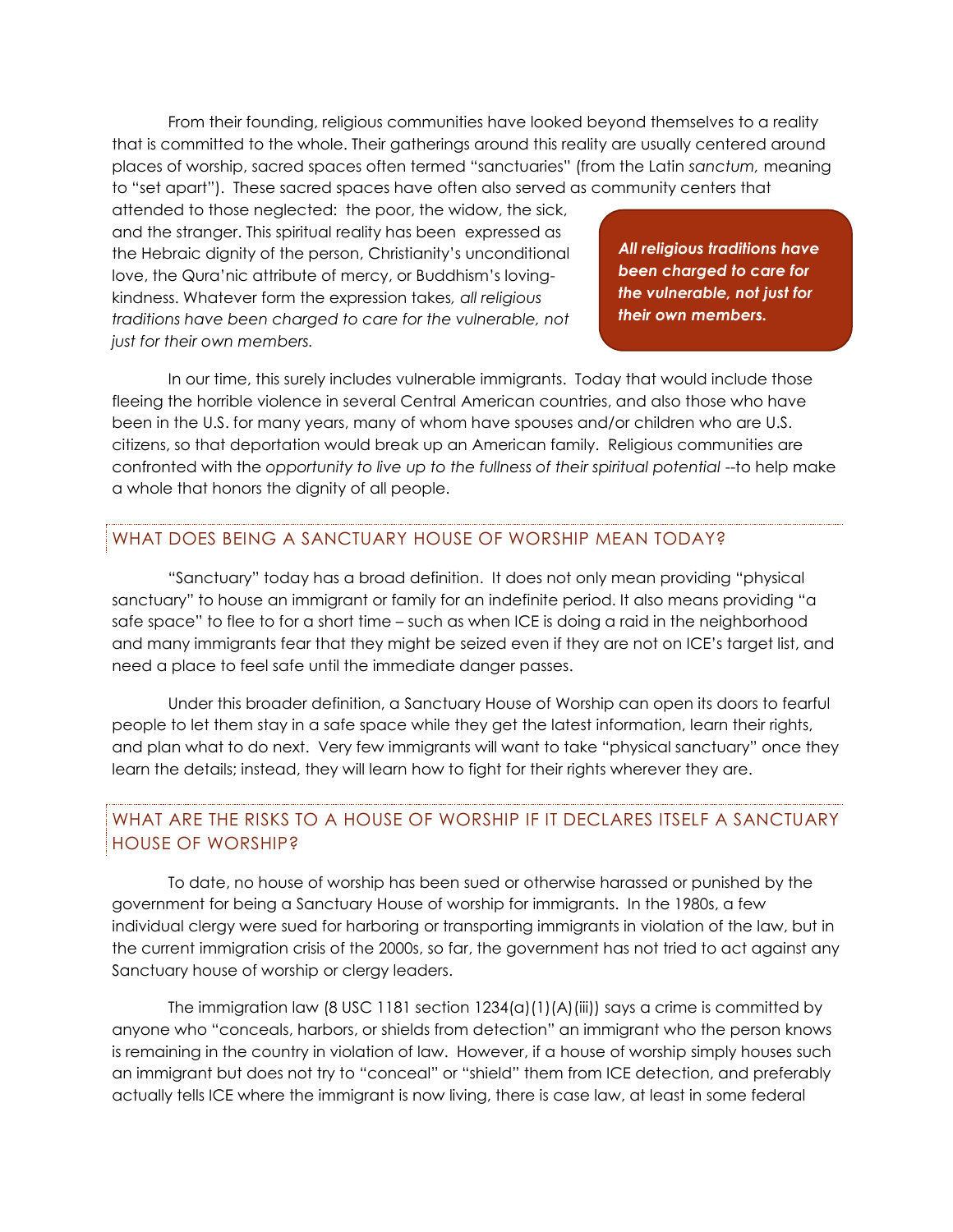court districts, that this does not constitute "harboring," and the sanctuary house of worship has therefore not committed a crime. Because no house of worship has yet been sued under this law, the Supreme Court has not yet had the opportunity to say whether this interpretation is correct. Obviously there is no way to predict what courts in the future might do. It would be helpful to locate an immigration lawyer as a consultant, in case issues arise for the house of worship or its leaders or an immigrants in sanctuary. Notify the New Sanctuary Coalition if you need help locating a lawyer to consul on the prospect of providing physical sanctuary.

A more likely actual "risk" is not a legal one. It is the practical risk of having to actually house an immigrant long term, with the extra work and inconvenience that will involve. An immigrant who has a legitimate fear of immediate deportation must stay "in sanctuary" full time. To be safe from ICE, sanctuary housing and care must be in the house of worship's worship building – not in its school or clergy residence or other building, where ICE could enter. The house of worship and its community will need to provide furniture, bedding and linens, bathing facilities, food and/or cooking facilities, care, and companionship for an immigrant (possibly for an entire family) for an unknown period of time until it is safe for the immigrant(s) to leave.

# **WHAT IS THE PROCESS TO BECOME A SANCTUARY HOUSE OF WORSHIP?**

The house of worship authorities should decide however such decisions are made in that particular house of worship – for example, by a pastor alone, and/or the bishop or other judicatory official, and/or a vote by the house of worship council and/or entire congregation. They should decide if the house of worship will offer physical sanctuary (housing) or only shortterm sanctuary.

Notify the NYC New Sanctuary Coalition (or other local Sanctuary organization in your community) so it can list you on its website and other materials as a Sanctuary House of worship.

# HOW DOES A DECLARED SANCTUARY HOUSE OF WORSHIP GET READY TO OFFER **SANCTUARY?**

1. Designate who in the house of worship staff and/or lay leaders will be the Sanctuary "coordinator" for the house of worship. If possible, form a Sanctuary committee or task force including the coordinator and other staff and lay members.

#### **The coordinator and/or task force will do the following:**

A. Assign someone(s) to create and distribute flyers about Sanctuary, that will include your house of worship's name and its phone number to call for this purpose. Give the flyers to other houses of worship, local community organizations, immigrant advocacy groups, elected officials, neighbors, etc. so immigrants can learn that you are a Sanctuary house of worship if they need one.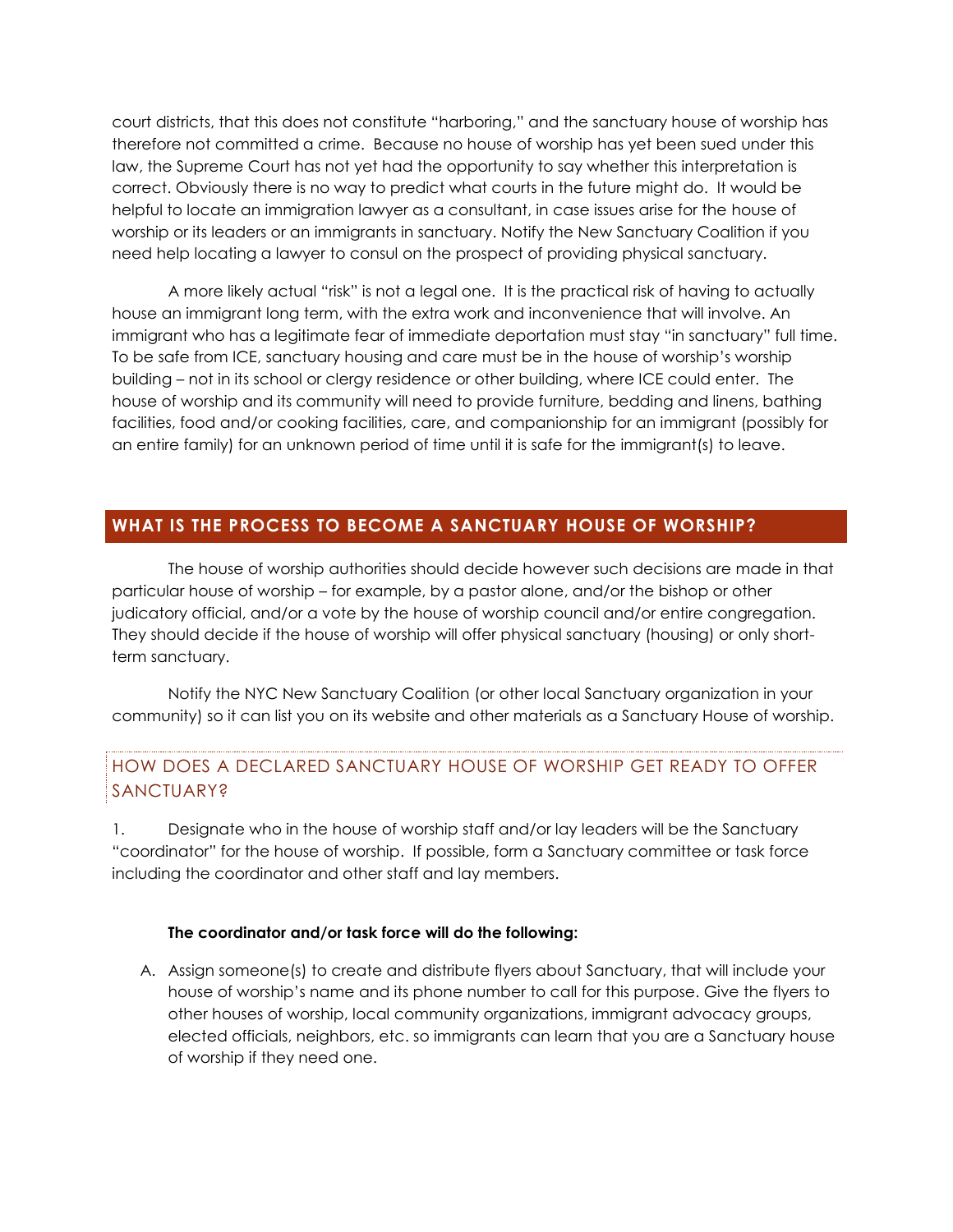- B. Contact the local New Sanctuary organization and/or other immigrant advocacy offices.
	- $\triangleright$  Tell them you are becoming a Sanctuary congregation and give your contact information, so they can list you on their website of Sanctuary houses of worship.
	- Ask them for "Know Your Rights" materials to give immigrants who inquire.
	- $\triangleright$  Ask them what lawyers may be available to represent any immigrants who do take physical sanctuary, and will need legal help to negotiate with ICE about their case, to be able to leave Sanctuary safely.
- C. Designate who (clergy, immigration coordinator, other) will
	- answer the house of worship's phone line listed for immigrants to call (day or night if at all possible) to talk to those who call about sanctuary, and
	- $\triangleright$  who should be called to talk in person to immigrants who show up at the house of worship to seek sanctuary, and to give them appropriate materials and latest information.
- D. Instruct the staff at your "front desk" (wherever people enter to seek help), that if an immigrant comes in and asks for protection, they should:
	- $\triangleright$  take the person to sit in the house of worship space ("sanctuary") or other safe space;
	- $\triangleright$  notify the designated person to come and talk with the immigrant;
	- $\triangleright$  call the NYC New Sanctuary office (or other local Sanctuary organization) to say an immigrant has asked for sanctuary.

# 2. **Prepare to respond if/when someone does ask for overnight Physical Sanctuary:**

- A. Designate and set up a room in your house of worship building (in the same building as the worship space, not in a detached school or clergy residence, which is not safe from ICE) where an immigrant and/or family could stay safely and as comfortably as possible.
- B. Organize a group of volunteers ready to go food shopping, bring in cooked meals if there is no place to cook, handle laundry, provide company, etc.
- C. Prepare to be the subject of media attention; get advice on handling it; have a statement of why you are doing this ready to give the media or other inquirers.

# 3. **Get acquainted with your local elected officials and local police precinct commanders.**

Talk with them about the possibility that if people in the area believe that ICE is conducting raids in the neighborhood, you may be in touch with them to find out what is going on, so you can give accurate information to any immigrants who will come to your house of worship to seek short-term sanctuary. For instance, if immigrants report that somebody is picking people up and fear that it is an ICE raid, the precinct officer can say whether it is really the police arresting people for other crimes, rather than ICE picking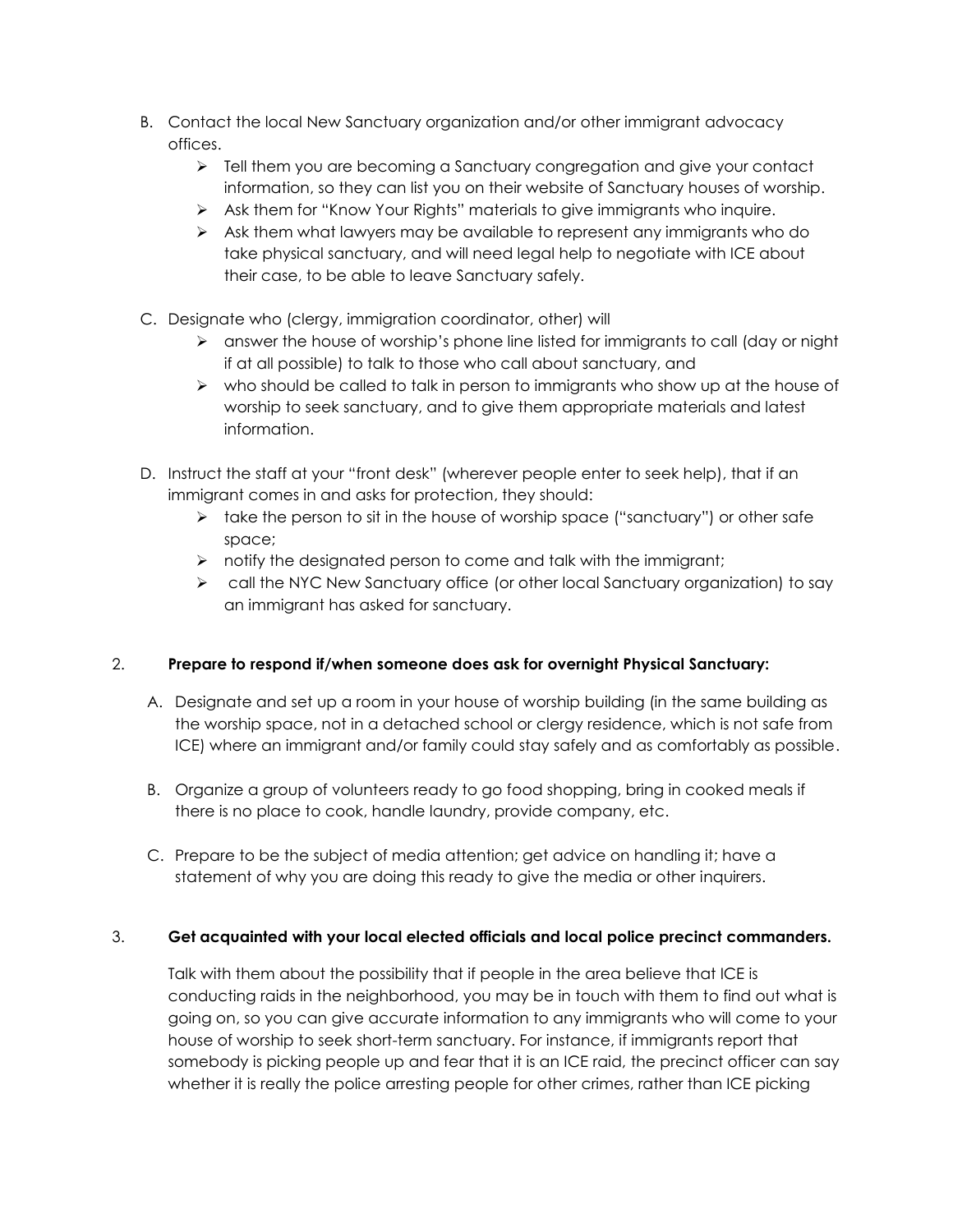them up for deportation. But if indeed it is an ICE raid, you will need to know that in order to notify immigrants what their rights are in that situation.

4. Start talking to other houses of worship in your area who may not be Sanctuary Houses of worship themselves, but may be willing to partner with you to provide volunteers or food or money or lawyers etc. if your house of worship does have people in physical sanctuary, which will take extra help.

# WHAT TO DO WHEN IMMIGRANTS ACTUALLY CONTACT YOUR SANCTUARY HOUSE OF WORSHIP FOR HELP?

A. Responding to phone calls:

ICE raids often occur at 5 to 7 a.m. to find people at home, and ICE may hang around for awhile to pick up anybody who leaves the house, such as to put out the garbage or go to work or school.

Immigrants who believe this is happening may phone the house of worship's emergency number.

The house of worship's designated first responder will talk to the callers about what is going on – is it a raid? A rumor that there may be a raid soon? Somebody at the door trying to get them to open it? Some other fear?

i) If they fear a raid but nobody is actually at the door to pick them up and they have not seen any ICE agents near them, they should be told to come to the house of worship when it is open – tell them when that is -- for updated information on what is happening.

Then (during business hours) the first responder should call the police and/or New Sanctuary to find out what is going on.

ii) If the caller says there is someone at the door, tell them to ask to see a warrant; tell them to not open the door to see a warrant – ask for it to be pushed under the door or placed up against a closed window to see it. ICE is not allowed to come inside unless they show an actual *court-ordered* arrest warrant for a person who is actually in the premises. A warrant from ICE without a judge's order is not enough. It is not OK to let ICE in just to see that the person they want is not there – they may pick up somebody else. Tell them to wait inside and watch for when the ICE agents have left the area

and only then actually come to the house of worship (when it is open) for safety and information.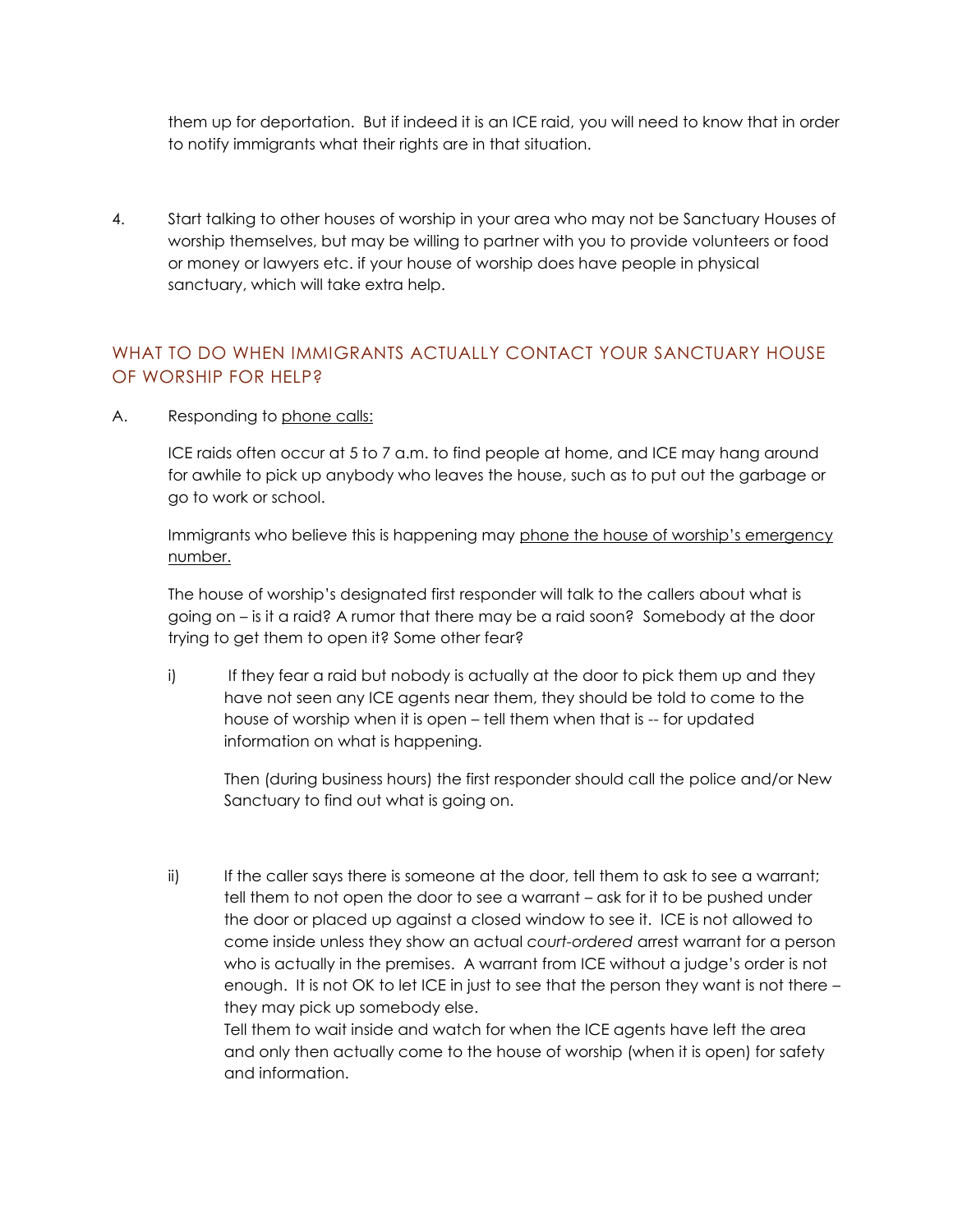iii) If there is an actual pick-up in process or if the person has already been seized, get the names of those detained so you can notify New Sanctuary to follow up.

# **B) Responding when an immigrant comes to the house of worship in fear of an ICE raid:**

- $\triangleright$  Take them to the sanctuary or other safe space to sit and relax.
- $\triangleright$  Talk to them about why they came what do they think is going on; what do they fear?
- $\triangleright$  Tell them what you already know about the actual situation, or say you will find out.
- Give them a Know Your Rights publication to read.
- $\triangleright$  Pray with them.
- $\triangleright$  Tell them they can stay in the safe space as long as they need to feel safe, and that you will check on them from time to time.
- $\triangleright$  Then call New Sanctuary to discuss strategies and a plan of action, which could include:
- $\triangleright$  Calling, going out, or sending out people to verify that a raid is taking place,
- $\triangleright$  and if it is, to document what is happening.
- $\triangleright$  Setting up a Know Your Rights training session at the house of worship for the community.

# **C) Responding to immigrants who ask for longer-term physical sanctuary:**

#### **The designated sanctuary leadership person or group will:**

#### **Learn the immigrant's story:**

- $\checkmark$  Why/when they came to the US?
- $\checkmark$  How they have been living since then?
- $\checkmark$  What interactions they have had with ICE?
- $\checkmark$  Do they have a lawyer?
- $\checkmark$  What makes them think they are in immediate danger of being detained/deported?

#### **Explain what being in physical sanctuary involves:**

- $\checkmark$  Living inside the house of worship until a safe release can be negotiated with ICE,
- $\checkmark$  Without being able to leave the premises at all.

#### **Make your own determination whether this immigrant is suitable for physical sanctuary:**

- $\checkmark$  Has a reasonable fear of immediate deportation:
- $\checkmark$  Understands the hardships and can handle them;
- $\checkmark$  Understands that it may take months or even years to be able to leave;
- $\checkmark$  Appears to have the character to withstand this experience, and
- $\checkmark$  If possible, is articulate and able to explain their reasons for sanctuary to others.
- $\checkmark$  Decide whether to offer physical sanctuary to this person and if so, make the offer.

If they still want to accept your offer of physical sanctuary after learning the hardships of living in virtual house arrest in the house of worship, take them to the designated room and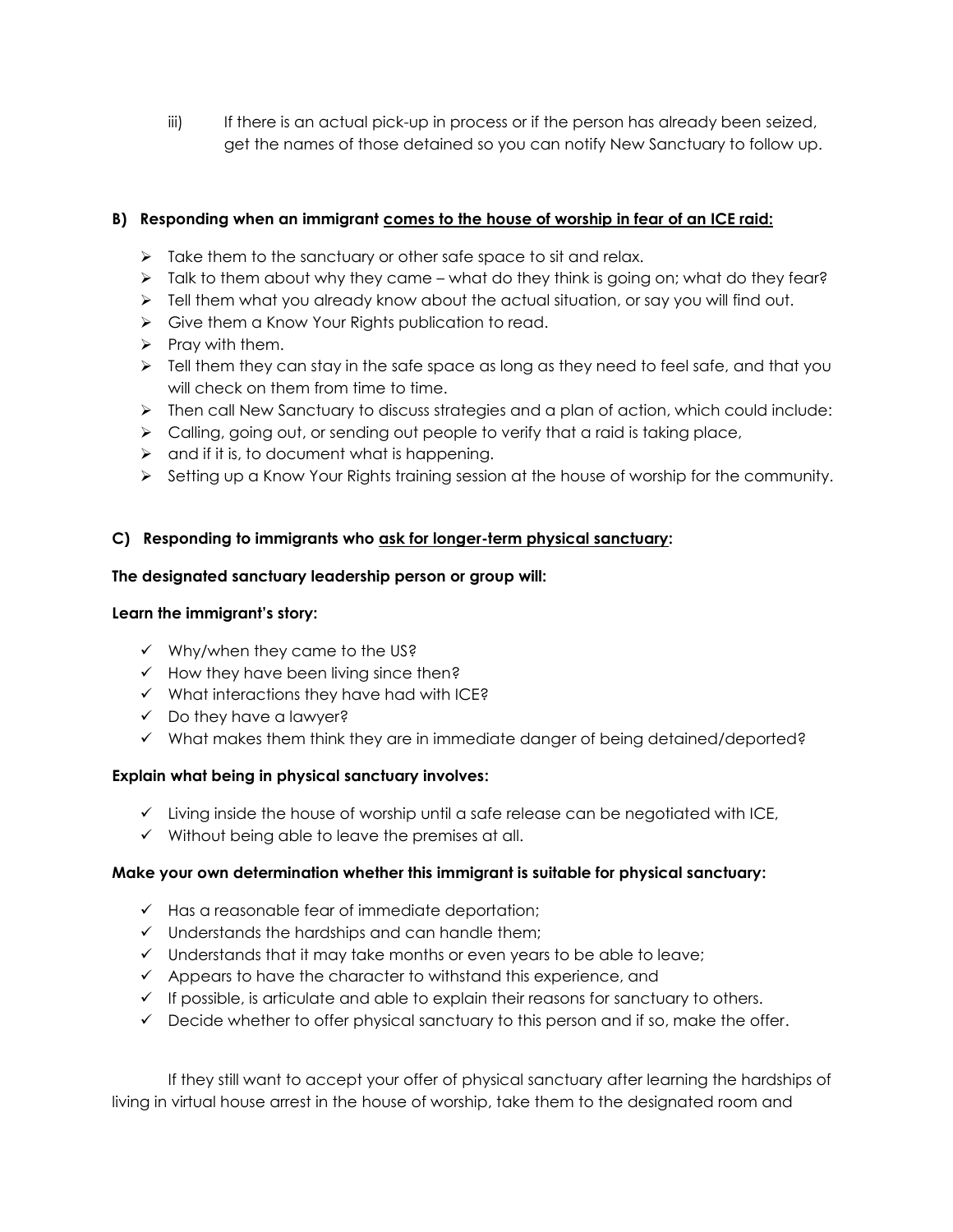explain where they can sleep, bathe, eat – whether they can cook or must have meals brought in – and where else in the building they may safely visit and when, given the house of worship's regular events.

Notify New Sanctuary that an immigrant has taken physical sanctuary, to get help and advice on how to handle the likely media interest and negotiations.

Alert your congregation's sanctuary committee to start assisting in daily living arrangements as needed. This may include notifying the neighboring congregations that you have asked to help in such a situation, by signing up to bring food, etc. as needed.

Tell the entire congregation; at a suitable occasion, introduce the sanctuary immigrant(s), and have a celebration!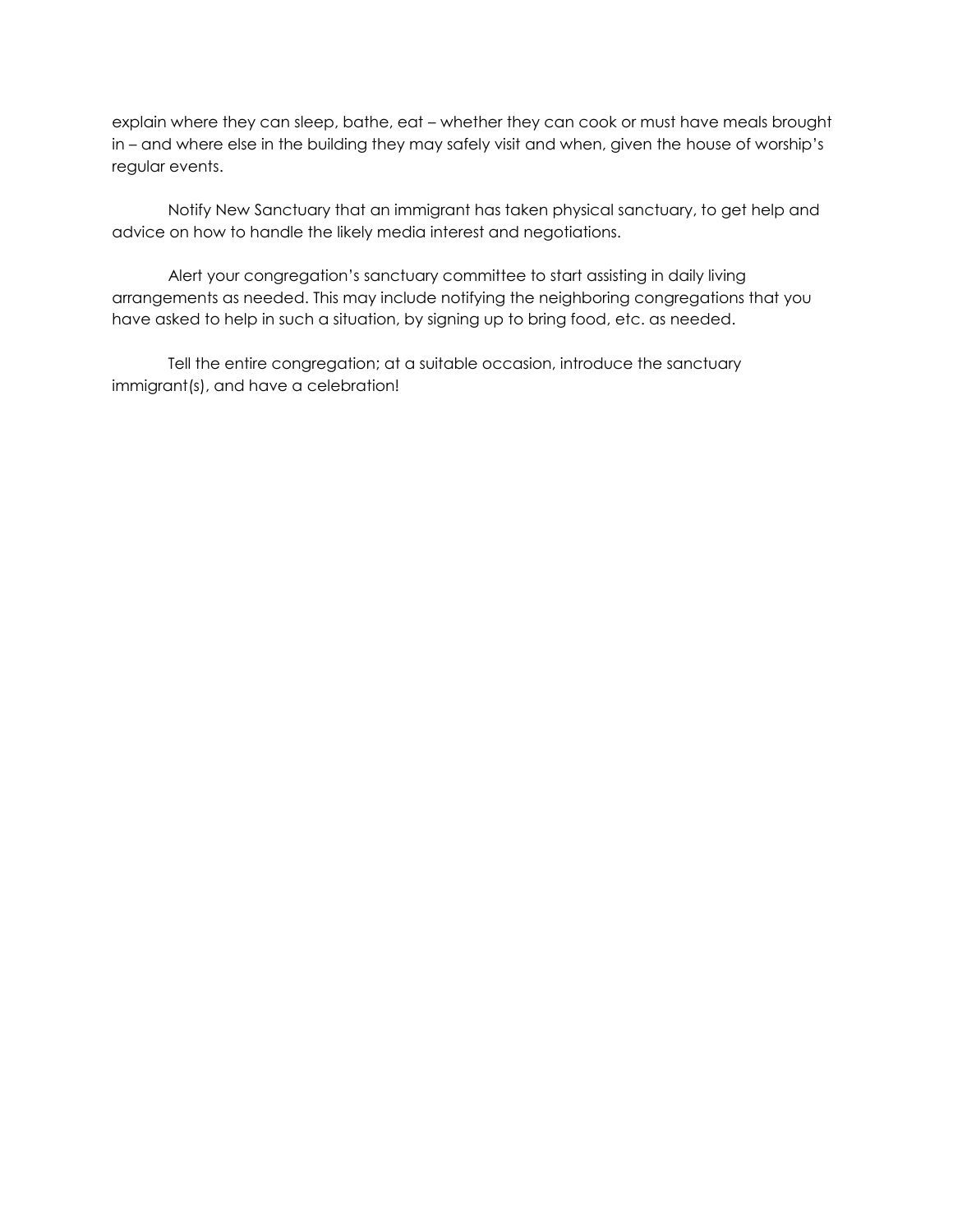# President and President-elect Report to Board

January 8, 2019

# **Executive Committee meeting January 7**

Minutes are distributed in a separate document.

# **Upcoming Dates**

- Jan 13 Under-the-stairs—actually in the sanctuary—lighting
- Jan 18-19 Beloved Conversations
- Jan 18 Meeting House Presents
- Jan 29 Exec Cmte meeting
- Feb 5 Board meeting
- Feb 9 (Sat) Board retreat
- Feb 24 (Sun) Semi-annual congregational meeting
- Feb 26 Exec Cmte meeting
- Mar 5 Board meeting
- Mar 24 Under-the-stairs
- Mar 26 Exec Cmte meeting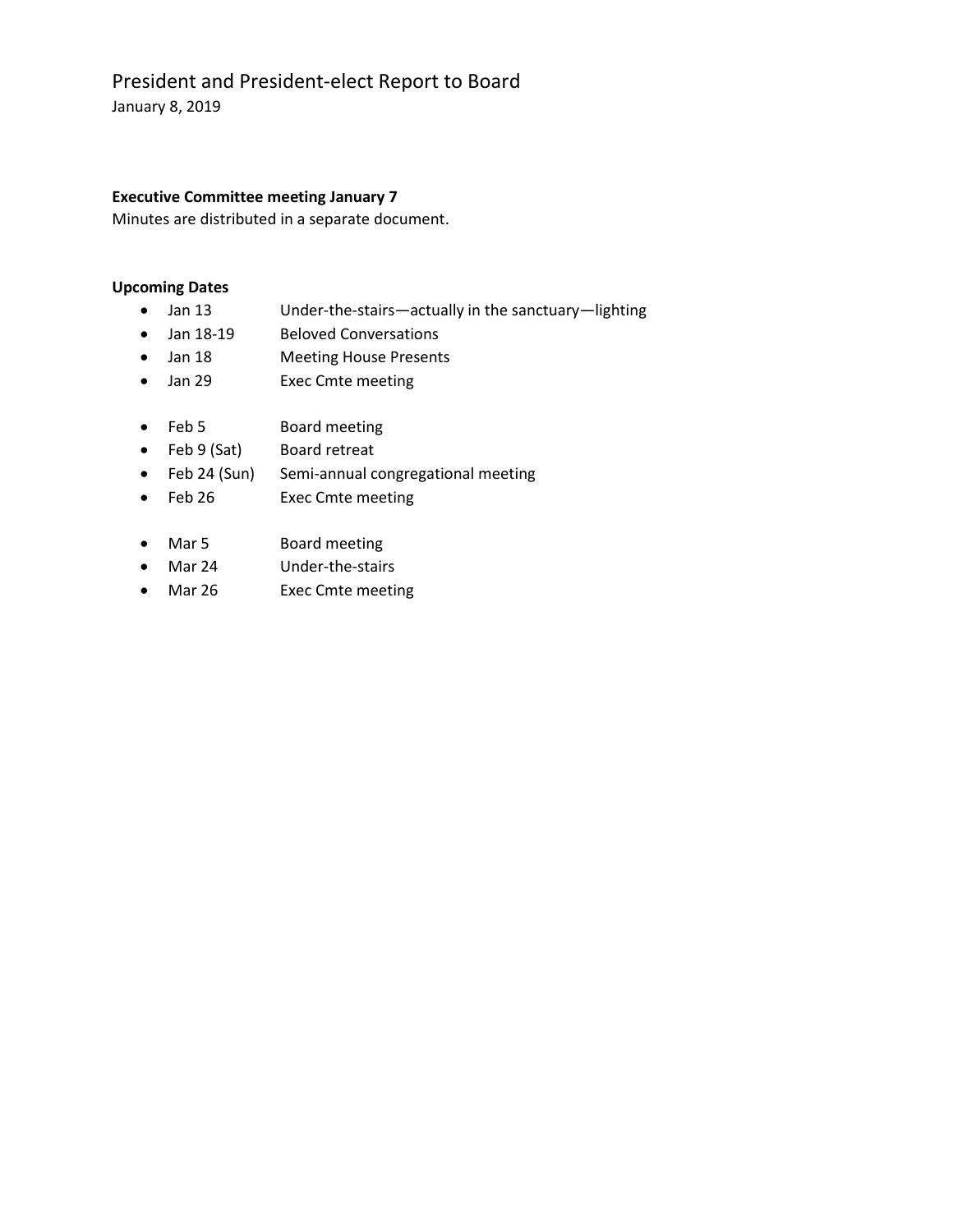Unitarian Society of Hartford Board of Directors Meeting January 7, 2019

# **ADMINISTRATION COUNCIL: MONTHLY REPORT December, 2018**

submitted by Sue Tenorio, Adm Council Chair

# I. **Buildings and Grounds**:

Meeting of 12/09/18

NOTE: Adm.Chair unable to attend due to a time conflict with Choir rehearsal

- During heavy rains, water rises up from the floor into the ground floor Men's restroom and classroom A. Additionally,there is a pooling of water near the Library bay and the adjacent Memorial Garden. To alleviate the high water levels, ditches were dug and drainage pipes installed under a berm.Work will be continued in theSpring to extend the berm, creating a small "lake.
- Individuals familiar with folding and stacking chairs used in Fellowship Hall events know the hassle of how stacked chairs slip and slide on storage carts. Bill Simmons has designed and tested a cart device that eliminates the problem.Pricing and purchase to follow.
- B & G was represented at the December Board of Directors meeting by Stu Spence and David Newton in support of Hugh Schweitzer,architect, who made a presentation about the Sanctuary (pew area) Lighting Project . B & G will follow up with a presentation in January to the Congregation for feedback on possible options.
- NOTE: the presentation to the Congregation is to occur immediately following the Sunday service on 1/13/19.
- Peter Meny requested more specific information about history of payment of water bills incurred by Knox Foudation in its summer usage of USH's watering system during summer months.
- Preliminary discussion took place regarding next year's budget. This year's budget has a nominal total amount. A continuing issue remains related to unexpected repairs and/or replacement costs.

# **II. Finance**

# Meeting of 1/3/19

NOTE: Adm.Chair unable to attend due to a personal time conflict. A lengthy follow up phone discussion of the meeting occurred between the Adm Chair and Finance Committee Chair, Tom Richardson. Please see Tom's monthy report and attachments for full details.

# **III.Human Resources**

NOTE: No meeting was held during the month of December.

# **IV. Stewardship**

# Meeting of 12/11/18

 It was reported that Cathy and Caron have together discussed ideas for the Pledge Drive which will take place during the month of March.